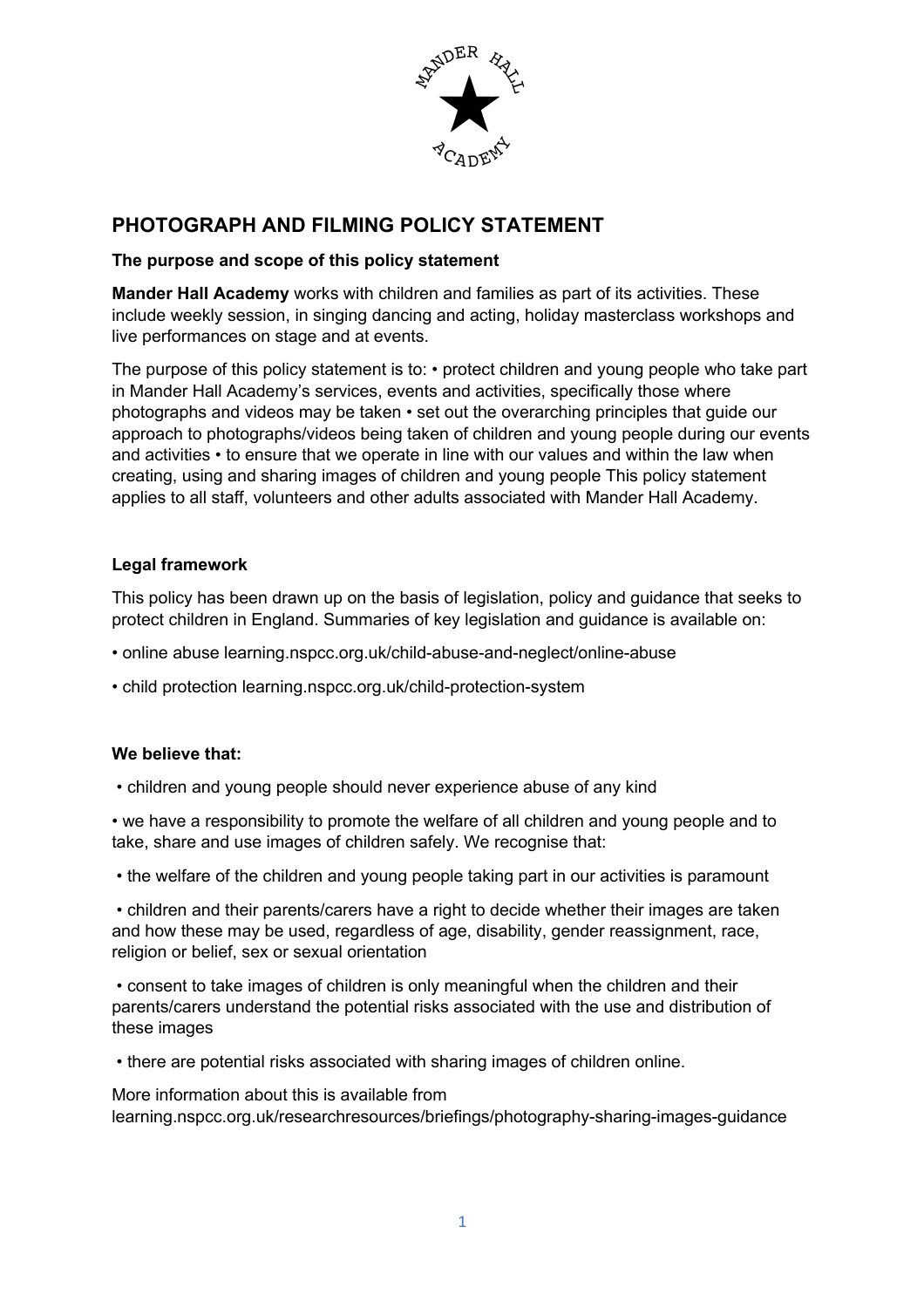

## **We will seek to keep children and young people safe by:**

• always asking for written consent from a child and their parents or carers before taking and using a child's image

• changing the names of children whose images are being used in our published material whenever possible (and only using first names if we do need to identify them)

• never publishing personal information about individual children

• making sure children, their parents and carers understand how images of children will be securely stored and for how long (including how we will control access to the images and their associated information)

• reducing the risk of images being copied and used inappropriately by: only using images of children in appropriate clothing

• using images that positively reflect young people's involvement in the activity. We will also develop a procedure for reporting the abuse or misuse of images of children as part of our child protection procedures. We will ensure everyone involved in our organisation knows the procedures to follow to keep children safe. Photography and/or filming for personal use When children themselves, parents/carers or spectators are taking photographs or filming at our events and the images are for personal use, we will publish guidance about image sharing in the event programmes and/or announce details of our photography policy before the start of the event.

## **This includes:**

• reminding parents/carers and children that they need to give consent for Mander Hall Academy to take and use images of children

• asking people to gain permission from children and their parents/carers before sharing photographs and videos that include them

• recommending that people check the privacy settings of their social media account to understand who else will be able to view any images they share

• reminding children, parents and carers who they can talk to if they have any concerns about images being shared. Photography and/or filming for Mander Hall Academy's use

We recognise that our group leaders may use photography and filming as an aid in activities such as music or drama. However, children/young people and their parents/carers must be made aware that this is part of the programme and give written consent.

If we hire a photographer for one of our events, we will seek to keep children and young people safe by:

• providing the photographer with a clear brief about appropriate content and behaviour • ensuring the photographer wears identification at all times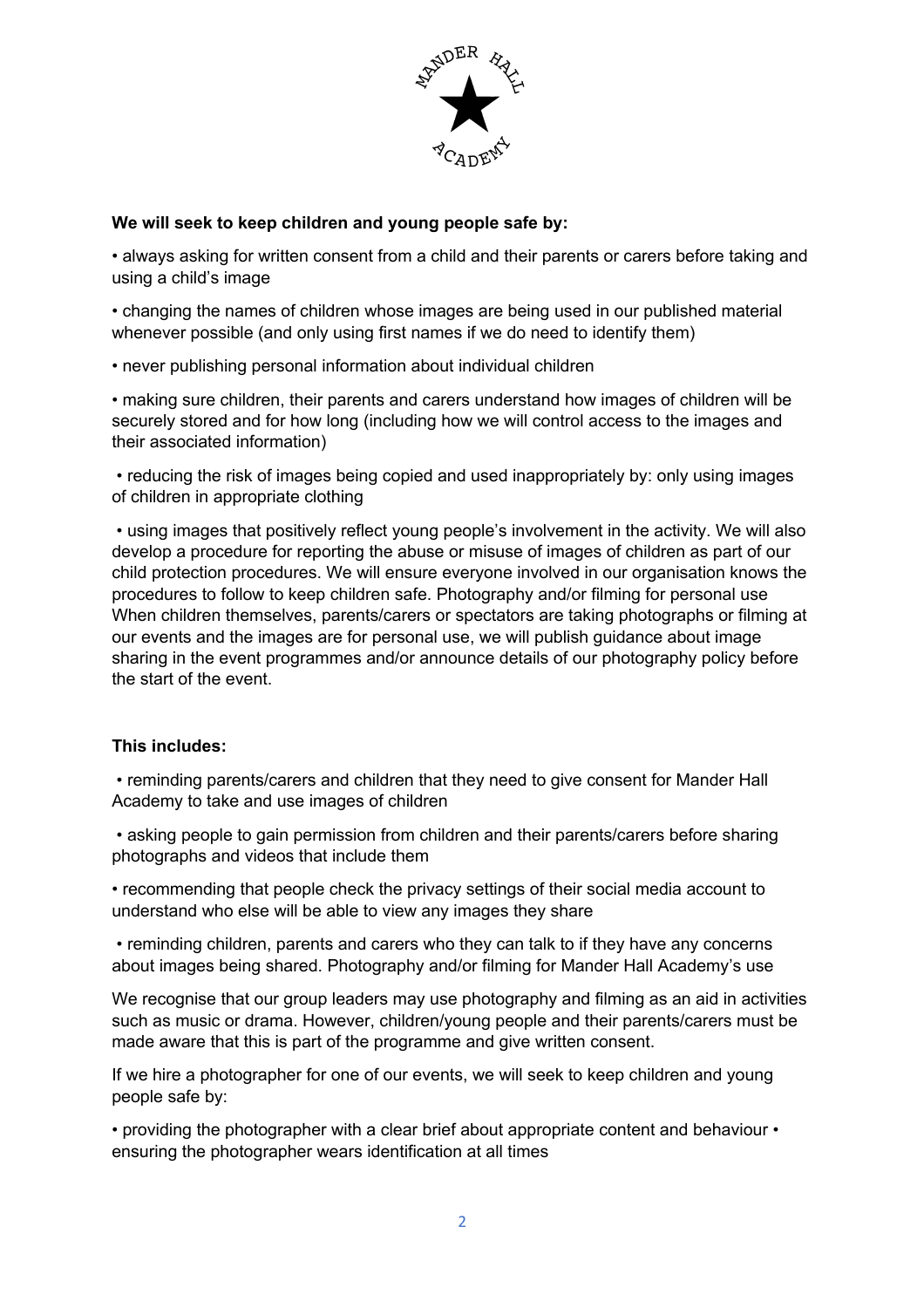

• informing children and parents/carers that a photographer will be at the event and ensuring they give written consent to images which feature their child being taken and shared • not allowing the photographer to have unsupervised access to children

• not allowing the photographer to carry out sessions outside the event or at a child's home

• reporting concerns regarding inappropriate or intrusive photography following our child protection procedures. Photography and/or filming for wider use If people such as local journalists, professional photographers (not hired by Mander Hall Academy} or students wish to record one of our events and share the images professionally or in the wider world, they should seek permission in advance.

## **They should provide:**

- the name and address of the person using the camera
- the names of children they wish to take images of (if possible)
- the reason for taking the images and/or what the images will be used for

• a signed declaration that the information provided is valid and that the images will only be used for the reasons given. Mander Hall Academy will verify these details and decide whether to grant permission for photographs/films to be taken. We will seek consent from the children who are the intended subjects of the images and their parents and inform the photographer of anyone who does not give consent. At the event we will inform children, parents and carers that an external photographer is present and ensure they are easily identifiable, for example by using them with a coloured identification badge. If [name of group/organisation] is concerned that someone unknown to us is using their sessions for photography or filming purposes, we will ask them to leave and (depending on the nature of the concerns) follow our child protection procedures.

## **Storing Images**

We will store photographs and videos of children securely, in accordance with our safeguarding policy and data protection law. We will keep hard copies of images in a locked drawer and electronic images in a protected folder with restricted access. Images will be stored for a period of three years. We will never store images of children on unencrypted portable equipment such as laptops, memory sticks and mobile phones. Mander Hall Academy does not permit staff and volunteers to using any personal equipment to take photos and recordings of children. Only cameras or devices belonging to MHA should be used. [Organisations that store and use photographs to identify children and adults for official purposes, such as identity cards, should ensure they are complying with the legal requirements for handling personal information. Further guidance can be found on the Information commissioner's office website at ico.org.uk ] Related policies and procedures This policy statement should be read alongside our organisational policies and procedures, including: